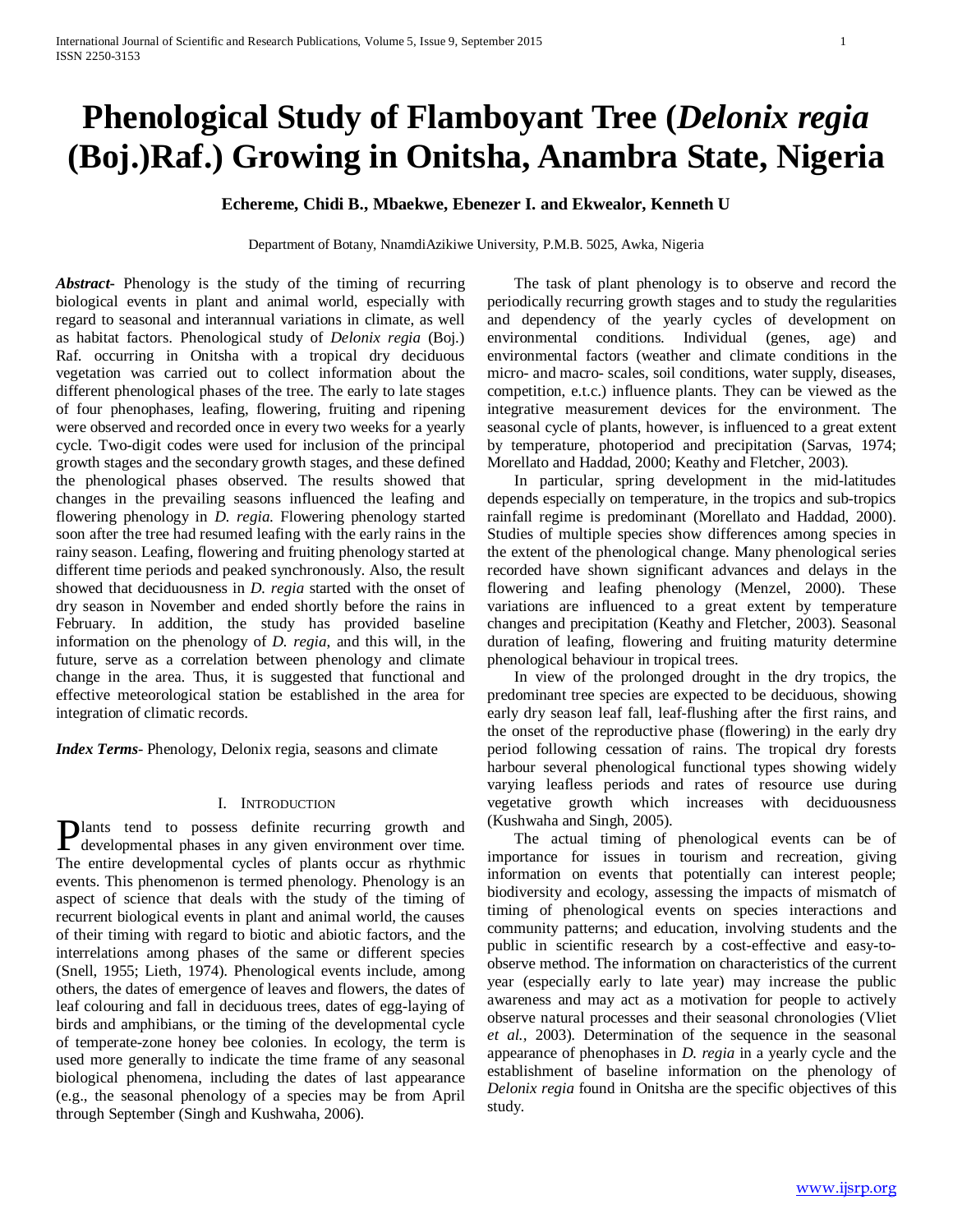# II. MATERIALS AND METHODS

## **2.1 Study Area**

 The study was carried out in Onitsha, Anambra State, Nigeria. Onitsha is in a tropical region with dry deciduous vegetation and experiences two seasons, rainy season (March-October) with temperature ranges from  $23.9^{\circ}$  C to about  $31.2^{\circ}$  C and dry season (November-February) where temperature can reach  $33.9^{\circ}$  C. Onitsha is an urban area with patches of trees mainly ornamental trees and is located in the south-eastern Nigeria between latitude  $6^010^{\circ}$  0'' N and longitude  $6^047'0''$  E. Onitsha urban covers a land area of  $36.19 \text{ km}^2$ . The average daily minimum and maximum temperatures of Onitsha is  $26^{\circ}$  C and  $33^{\circ}$  C respectively, with mean annual rainfall of 1886.88 mm (Ifeka and Akinbobola, 2015).

#### **2.2 Data Collection**

 The extended BBCH-scale of Meier (1997) based on Zadoks *et al*. (1974) was used for data collection. Here, all the phases from the species under study were grouped in one line following their natural development. Four principal growths (leafing, flowering, fruiting and fruit ripening) were used for the study. They were denoted with the ordinal numbers 1, 6, 7 and 8 as they appear in the (10) chronologically arranged principal growth stages of plants according to Meier (1997). The principal growth stages range from 0 to 9. The secondary growth stages were introduced to define the short developmental stages in the principal growth. They were also coded with numbers ranging from 0 to 9, where 0 denoted the beginning and 9 the end in the principal growth stage. The values 1, 2, 3, 4, 5, 6, 7, 8 that are intermediate between 0 and 9 denoted the percentile values (10%, 20&, 30%, 40%, 50%, 60%, 70%, 80%) of the secondary growth stages respectively.

 Thus, the combination of the principal growth stages and the secondary growth stages provided the 2-digit codes, BBCHXY, which denoted the phenophases appearance. "X" denoted the principal growth while ''Y'' denoted the secondary growth. Estimations of changes in the phenophases were made by visual observation, which exploited colour changes for fruit ripening, the numbers of flower buds that opened as in flowering, the numbers of fruits and developing leaves. Since light and visibility exert an influence on the sensitiveness for colour of the human eye, the researcher ensured uniform condition by taking the observations at 1:00 pm when the sun was high and behind the observer. Observations were made once every 2 weeks for a yearly cycle between March 2013 and February, 2014.

## III. RESULTS

 The results of the phenological study of *Delonix regia* are presented in the table below:

| DURATION                             | $\begin{array}{c} \textbf{(Nonth)} \\ \textbf{(Weak)} \end{array}$ | March                        |                                                                     | April                                               |                                               | May                                          |                                                | June                             |                      | July                         |                               | Aug.                                       |                      | Sept.                          |                                           | Oct.                         |                                              | Nov.                                                 |                     | Dec.                           |                              | Jan.                           |                       | Feb.                                          |                      |
|--------------------------------------|--------------------------------------------------------------------|------------------------------|---------------------------------------------------------------------|-----------------------------------------------------|-----------------------------------------------|----------------------------------------------|------------------------------------------------|----------------------------------|----------------------|------------------------------|-------------------------------|--------------------------------------------|----------------------|--------------------------------|-------------------------------------------|------------------------------|----------------------------------------------|------------------------------------------------------|---------------------|--------------------------------|------------------------------|--------------------------------|-----------------------|-----------------------------------------------|----------------------|
|                                      |                                                                    | $\mathbf{g}$<br>$2^{\rm nd}$ | ದ್ದ<br>$\frac{4}{7}$                                                | $\mathbf{S}$<br>$2^{\rm nd}$                        | $\mathcal{B}^{\mathbf{q}}$<br>$4\overline{4}$ | $\mathbf{I}^{\mathrm{st}}$<br>$2^{\rm nd}$   | $\mathfrak{F}^{\mathbb{Z}}$<br>$4\overline{4}$ | $\frac{1}{3}$<br>2 <sub>nd</sub> | ದ್ದ<br>$\frac{4}{4}$ | $\mathbf{S}$<br>$2^{\rm nd}$ | 3¤<br>$4\overline{4}$         | $\mathbf{g}$<br>$\mathbf{2}^{\mathrm{nd}}$ | ದ್ದ<br>$\frac{4}{9}$ | $\overline{F}$<br>$2^{\rm nd}$ | $\mathcal{S}^{\mathrm{rg}}$<br>$\ddot{4}$ | $\mathbf{g}$<br>$2^{\rm nd}$ | $\mathfrak{B}^{\mathbf{q}}$<br>$\frac{4}{6}$ | ⊸<br>$\mathbf{g}$<br>$2^{\rm nd}$                    | 3¤<br>$\frac{4}{4}$ | $\overline{a}$<br>$2^{\rm nd}$ | ್ಷ<br>$\frac{4}{4}$          | $\overline{a}$<br>$2^{\rm nd}$ | ्रद्<br>$\frac{4}{9}$ | $\mathbf{I}^{\mathrm{st}}$<br>2 <sub>nd</sub> | ದ್ದ<br>$\frac{4}{4}$ |
| Principal<br>Growth<br><b>Stages</b> |                                                                    |                              |                                                                     |                                                     |                                               |                                              |                                                |                                  |                      |                              |                               |                                            |                      |                                |                                           |                              |                                              |                                                      |                     |                                |                              |                                |                       |                                               |                      |
| Leafing                              |                                                                    | BBCH <sub>10</sub>           | $\overline{\phantom{0}}$<br>$\overline{\phantom{0}}$<br><b>BBCH</b> | $\omega$<br>$\overline{\phantom{0}}$<br><b>BBCH</b> | $\overline{1}$<br><b>BBCH</b>                 | S<br>$\overline{\phantom{0}}$<br><b>BBCH</b> | $\overline{16}$<br><b>BBCH</b>                 | $\overline{17}$<br><b>BBCH</b>   | ⋇                    | 18<br><b>BBCH</b>            | $\overline{1}$<br><b>BBCH</b> | ∗                                          | ∗                    | ∗                              | ∗                                         | $\ast$                       | ∗                                            | $\overline{\phantom{0}}$<br>$\sigma$<br><b>ABBCH</b> | ∗                   | 92<br><b>BBCH</b>              | $\frac{4}{3}$<br><b>BBCH</b> | 95<br><b>EDBCH</b>             | 96<br><b>FO</b><br>BĂ | ₩                                             | 57<br>*ввсн          |
| Flowering                            |                                                                    |                              | 60<br><b>BBCH</b>                                                   | $\overline{6}$<br><b>BBCH</b>                       | 63<br><b>BBCH</b>                             | 64<br><b>BBCH</b>                            | 65<br><b>BBCH</b>                              | 66<br><b>BBCH</b>                | 67<br><b>BBCH</b>    | $68\,$<br><b>BBCH</b>        | 69<br><b>BBCH</b>             | $\ast$                                     | $\ast$               | ∗                              | $\ast$                                    | $\ast$                       | $\ast$                                       |                                                      | $\ast$              | ∗                              |                              |                                | $\overline{\ast}$     | $\ast$                                        |                      |

**Table 1: The Observed Phenophases of** *Delonix regia* **(Boj.) Raf.**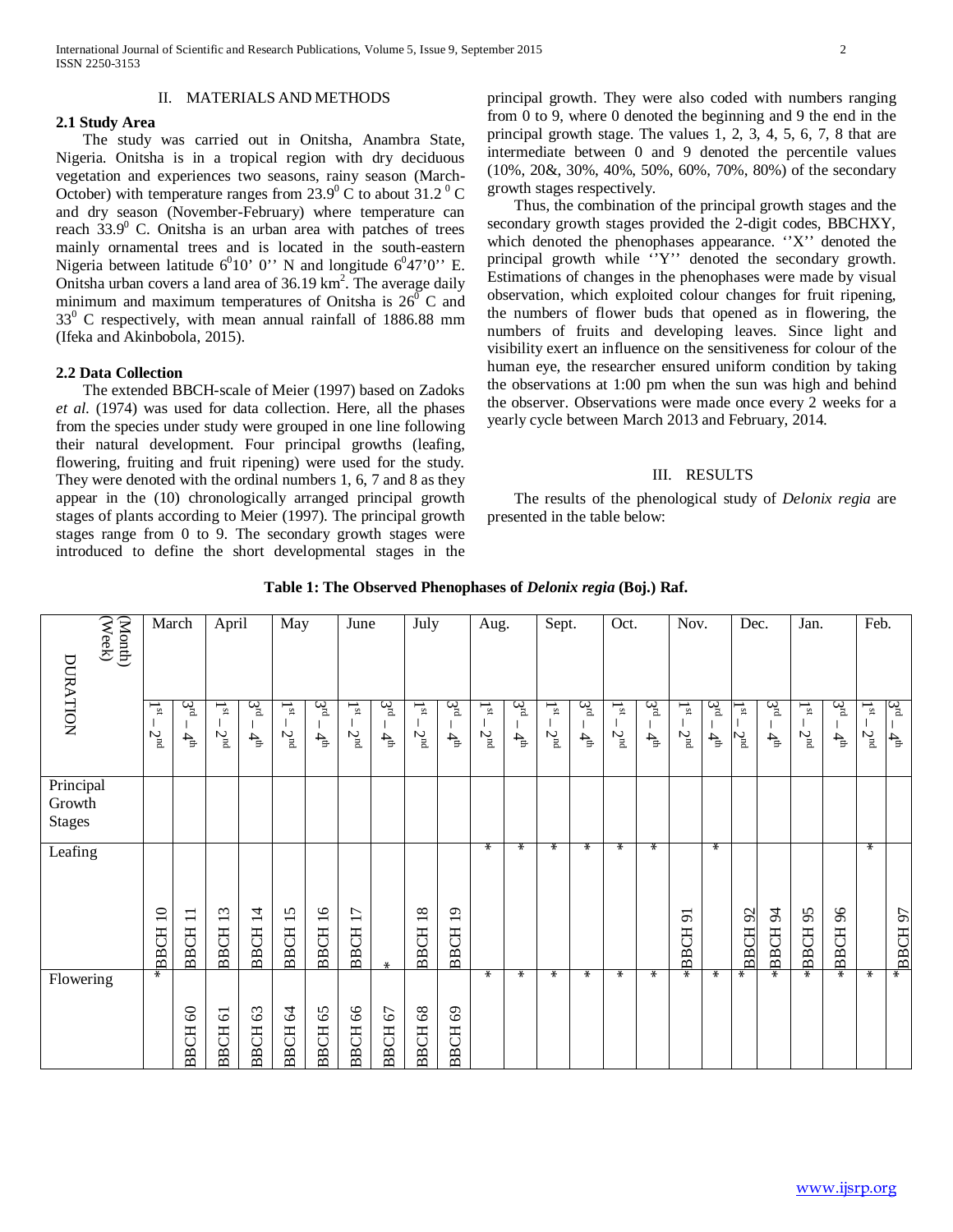| Fruiting          | $\ast$ | $\ast$ | $\ast$ | $\ast$ |                                |                   |                                 |                                                                                                   |                             |                                   | $\ast$ | $\ast$ | $\ast$                  | $\ast$            | ∗                         | $\ast$ | ∗ | ∗      | ⋇      | ⋇ | $\ast$ | $\star$ | $\ast$ | ⋇      |
|-------------------|--------|--------|--------|--------|--------------------------------|-------------------|---------------------------------|---------------------------------------------------------------------------------------------------|-----------------------------|-----------------------------------|--------|--------|-------------------------|-------------------|---------------------------|--------|---|--------|--------|---|--------|---------|--------|--------|
|                   |        |        |        |        | 0<br>$\overline{r}$<br>E<br>BB | 72<br><b>BBCH</b> | S<br>$\overline{ }$<br>FO<br>BB | $\overline{ }$<br>$\overline{ }$<br>エ<br>$\mathbf{r} \times$<br>◡<br>$\mathbf{p}$<br>$\mathbf{a}$ | 78<br>FO<br>$\overline{BB}$ | $\sigma$<br>$\bar{ }$<br>FO<br>BB |        |        |                         |                   |                           |        |   |        |        |   |        |         |        |        |
| Fruit<br>Ripening | ∗      | $\ast$ | $\ast$ | $\ast$ | ∗                              | $\ast$            | $\ast$                          | $\ast$                                                                                            | $\ast$                      | $\ast$                            | $\ast$ | $\ast$ | $\bf 81$<br><b>BBCH</b> | 86<br><b>BBCH</b> | 89<br>F<br>$\overline{B}$ | ⋇      | ∗ | $\ast$ | $\ast$ | ∗ | $\ast$ | ⋇       | $\ast$ | $\ast$ |
|                   |        | P      | h      | e      | n<br>$\mathbf{O}$              |                   | $\mathbf{o}$                    | g                                                                                                 | $\mathbf{I}$                | $\mathbf{c}$                      | a      | 1      |                         |                   |                           | P      | h | a      | S      | e | S      |         |        |        |

**Note**: The asterisks (\*) in the table denote the absence of observed phenophases

#### **RESULTS**

 Table 1 above shows the time frames of phenophases occurrence in the yearly cycle of development in *Delonix regia*. Leafing phenology started  $1<sup>st</sup>$  to  $2<sup>nd</sup>$  week of March, 2013 and by the  $3<sup>rd</sup>$  to  $4<sup>th</sup>$  week of March, 10% had developed (Table 1). Thirty per cent developed in the  $1<sup>st</sup>$  to  $2<sup>nd</sup>$  week of April; 40% in the  $3<sup>rd</sup>$  to  $4<sup>th</sup>$  week of April and 50% of the leaves developed in the  $1<sup>st</sup>$  to  $2<sup>nd</sup>$  week of May. Leafing ended in the  $4<sup>th</sup>$  week of July (Table 1). Leaf fall began in the  $1<sup>st</sup>$  to  $2<sup>nd</sup>$  week of November with 10% leaf fall. By the 1<sup>st</sup> to  $2<sup>nd</sup>$  week of December, 20% of the leaves had fallen. Half of the entire leaves fell in  $1<sup>st</sup>$  to  $2<sup>nd</sup>$ week of December, whereas 70% fell in the  $3<sup>rd</sup>$  to  $4<sup>th</sup>$  week of January, 2014. These show that *D*. *regia* is deciduous.

Flowering phenology started with bud formation in the  $3<sup>rd</sup>$  to  $4<sup>th</sup>$  week of March. Ten percent of the buds opened in the  $1<sup>st</sup>$  to  $2<sup>nd</sup>$  week of April, and by the  $3<sup>rd</sup>$  to  $4<sup>th</sup>$  week of April, 30% of the flowers had opened. Forty percent of the flowers opened in the 1<sup>st</sup> to 2<sup>nd</sup> week of May and by 3<sup>rd</sup> to 4<sup>th</sup> week of May, 50% had opened. Flowering phenology ended by the  $4<sup>th</sup>$  week of July (Table 1).

Fruiting phenology started in May, and by the  $3<sup>rd</sup>$  to  $4<sup>th</sup>$  week of May, 20% of fruits had developed (Table 1). Fifty percent developed in the 1st to  $2<sup>nd</sup>$  week of June and 70% in the  $3<sup>rd</sup>$  to  $4<sup>th</sup>$ week of June. Fruiting ended in the  $3<sup>rd</sup>$  to  $4<sup>th</sup>$  week of July.

Fruit ripening started in the  $1<sup>st</sup>$  to  $2<sup>nd</sup>$  week of September when 10% of the fruits ripened. Sixty per cent was ripened in the  $3<sup>rd</sup>$  to 4<sup>th</sup> week of September and ripening ended in the 1<sup>st</sup> to 2<sup>nd</sup> week of October (Table 1).

 In the extent of life span in development, leafing started in March and peaked in July, covering a period of approximately 5 months. Flowering started immediately after new foliage began to emerge in April and peaked in July, covering a period of approximately 4 months. Fruiting started in May and peaked in the  $4<sup>th</sup>$  week of July, covering a period of approximately 3 months. Fruit ripening started in September and peaked in 2<sup>nd</sup> week of October, covering a period of approximately 1 month and 2 weeks (Table 1).

#### IV. DISCUSSION

 The study clearly outlined the phenological activities of *Delonix regia* in a yearly cycle. The results show that the flowering comes shortly after the tree has resumed foliage

growth after a period of approximately four months of deciduousness. This agrees with the analysis of the proximate controls of flowering in tropical deciduous forest species by River *et al*. (2002) as they concluded that the timing of vegetative phenology strongly determines the flowering period, and thus flowering at least depends indirectly on environmental periodicity. This shows that flowering depends on the leaf development. This is accentuated by van Schaik *et al*. (1993) as they opined that phenological events are not mutually independent in woody species and flowering may be partly or wholly dependent on leafing activity.

 Luna (1996) observed that *D. regia* in India remained leafless from March to May and the new leaves appeared at the end of the hot season in May or June. This, however, does not agree with the present study as leafing resumed in March after prolonged period of dryness, which started in November and ended in February. These variations in time frames can be attributed to seasonal differences in the two study areas.

 From the result, leaf development lasted approximately eight months from March to October prior the start of leaf fall. This shows that vegetative growth is favoured by the long rainy season. It is concluded here that the study area has longer growing season, thus it is expected to have a high productivity. This is corroborated by Lieth (1974) as he asserted that areas with longer growing seasons have greater average productivity than those with shorter growing seasons unless moisture or another limiting factor intervenes. The study also revealed that *D. regia* shed its leaves progressively from January reaching its peak in February when almost 70% of the leaves had dropped. In view of the prolonged drought in the dry tropics, the predominant tree species are expected to be deciduous, showing early to late dry season leaf fall. Kushwaha and Singh (2005) also observed that the tropical dry forests harbour several phenological functional types showing widely varying leafless periods and rates of resource use during vegetative growth which increases with deciduousness

#### V. CONCLUSION

Phenology in *D. regia* is influenced by seasonal changes. Leaf development in *D. regia* spanned the rainy season. Leafing and flowering in *D. regia* start with the advent of rain and both occur once in a yearly cycle. Flowering phenology depends of